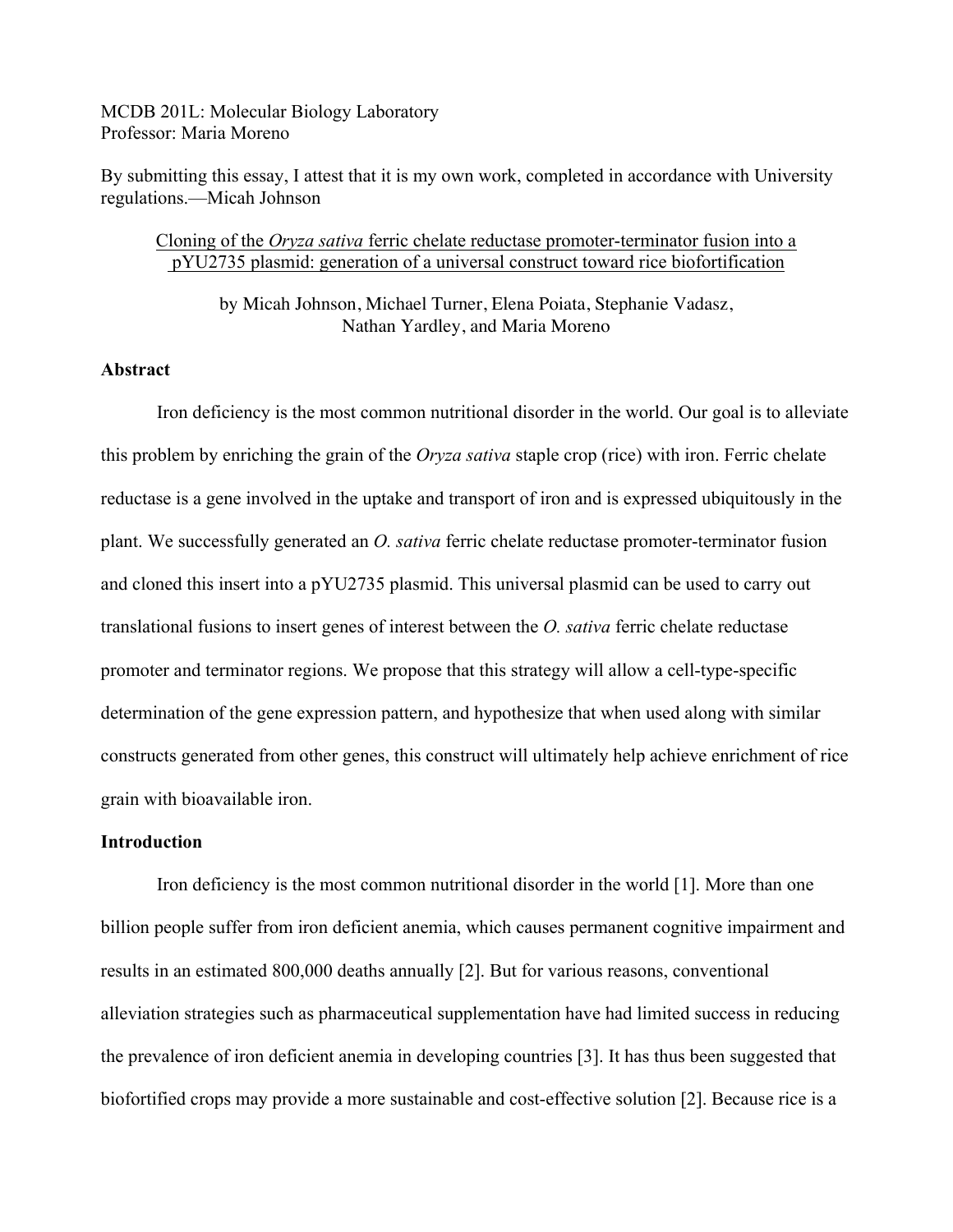primary food source for more than half of the world's population, biofortification of rice holds promise for alleviating iron deficiencies—and in countries where the staple food is rice, the per capita consumption is so high (ranging from 62 to 190 kg/year) that even a small increase in its nutritive value is highly significant [4, 5].

Biofortification efforts depend not only on the total amount of iron in the plant, but on the *location* of the iron within the plant—iron must be in the edible portion to have human benefit. For instance, iron content is quite high in the rice leaf (100-200 ppm) but very low in the rice grain (3 ppm) [2]. So while Ishimaru et al. were able to double iron uptake and thus cause an 8-fold increase in grain yield, they did not increase the iron content of the rice grain [2]. It has thus been proposed that the challenge is to create an enhanced "sink" for iron in the seed [6]. Previous studies have successfully overexpressed ferritin in the seed by introducing the soybean ferritin gene into rice, resulting in a three-fold increase of iron content in seeds. However, a further rise in the iron concentration cannot be achieved by enhancing ferritin expression [4]. Instead, it has been suggested that the limiting factor for iron accumulation may be iron uptake and/or transportation indeed, rice plants transport only 4% of iron in the shoot to the seeds [7, 8].

The present study thus focuses on the promoter region of the gene for ferric chelate reductase, which reduces  $Fe^{3+}$  to the more soluble  $Fe^{2+}$  for transport—in fact, much evidence suggests that iron cannot be transported without being reduced [9]. Previous research has focused on the role of the gene in iron uptake (through reduction and transport at the root-soil interface), but several studies indicate that the gene is also expressed in the stem, leaf, flower, and panicle, suggesting it may also play an important role in the transport of iron throughout the plant [9, 10, 11]. But this work has only grossly characterized the locations of gene expression. We aim to characterize ferric chelate reductase gene expression at the cell-type-specific level, allowing a more detailed understanding of iron transport in the plant and thus facilitating efforts to genetically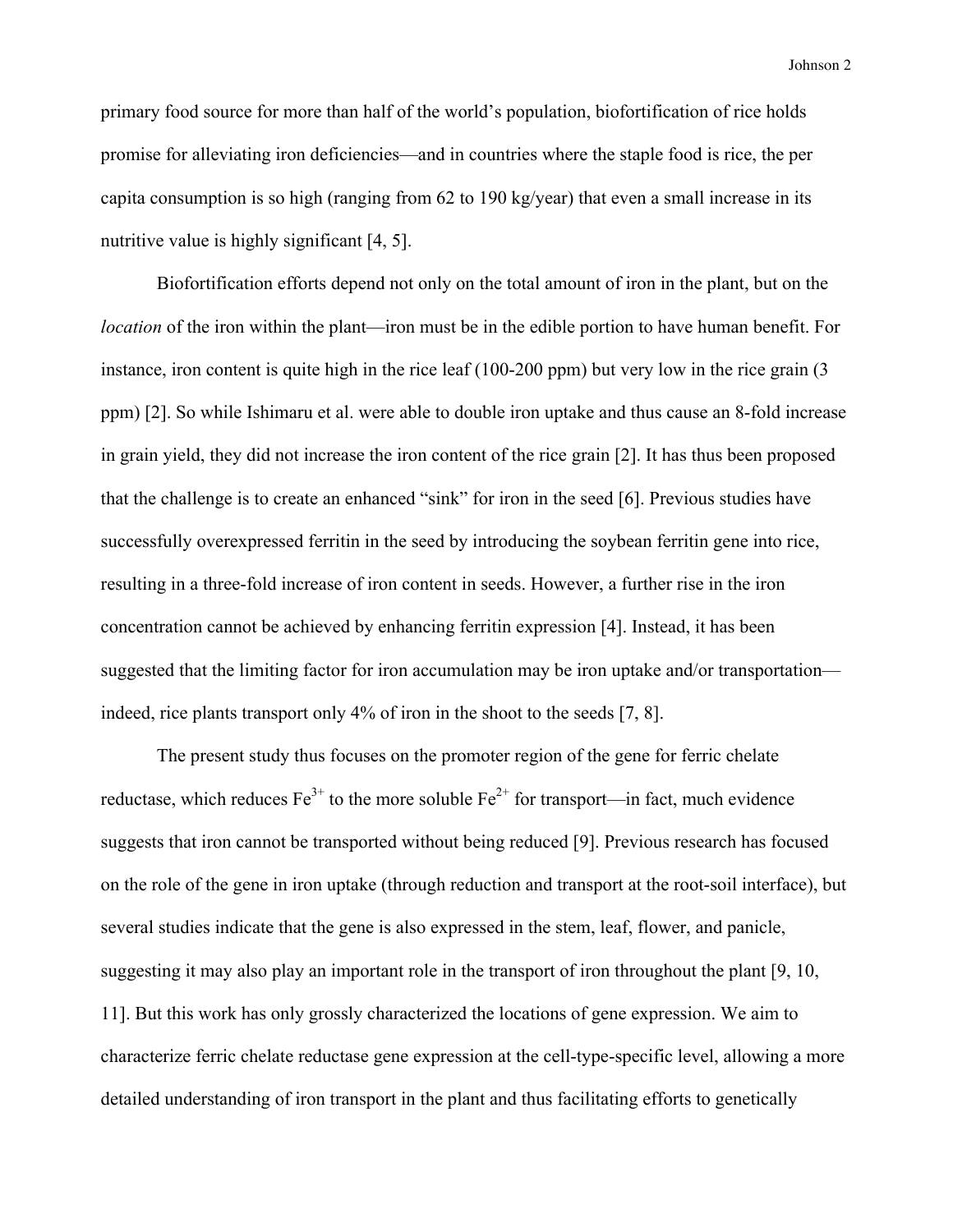modify rice so as to ultimately enrich iron accumulation in the grain. As an important step toward that goal, we carried out a genetic transformation by generating an *O. sativa* ferric chelate reductase promoter-terminator fusion and cloning this insert into a pYU2735 plasmid. This paper describes the successful generation of this recombinant vector and discusses its potential as a universal plasmid to be used in the biofortification of rice.

#### **Materials and Methods**

#### *Amplification of DNA Sequences*

Target DNA sequences were amplified by polymerase chain reaction (PCR) in a final reaction volume of 25 µl consisting of Phusion High-Fidelity PCR Master Mix (New England BioLabs or NEB),  $0.52 \mu$ M forward and reverse primers, and template DNA  $(0.2 \text{ ng}/\mu)$  plasmid DNA or 2ng/µl genomic DNA), with or without 2% DMSO.

The Ligation Independent Cloning (LIC) Cassette was amplified from pNIC28-Bsa4 plasmid DNA (Opher Gileadi) using forward primer (5'-GTACTTCCAATCCATGGAGACC-3') and reverse primer (5'-GTATCCACCTTTACTGGAGACCG-3'). Thermal cycling conditions were as follows: initial denaturation at 98°C for 30 seconds; 35 cycles of denaturation at 98°C for 10 seconds, annealing at 63°C for 30 seconds, and extension at 72°C for 1 minute; then a final extension at 72°C for 5 minutes followed by a hold at 4°C.

The *O. sativa* ferric chelate reductase terminator region was amplified from genomic DNA using mutagenic forward primer (5'-tcgcccccgggTCTGTAGACCAGAGCTAGTACGACAC-3') and mutagenic reverse primer (5'-tatccacctttactgTAATAGTTAGTTGGAAAATCCTC-3'). Lowercase letters denote extensions: 3'-promoter sequence extension in forward primer, LIC extension in reverse primer. Blue letters denote *Sma*I digestion site. Thermal cycling conditions were as follows: initial denaturation at 98°C for 2 minutes; 35 cycles of denaturation at 98°C for 10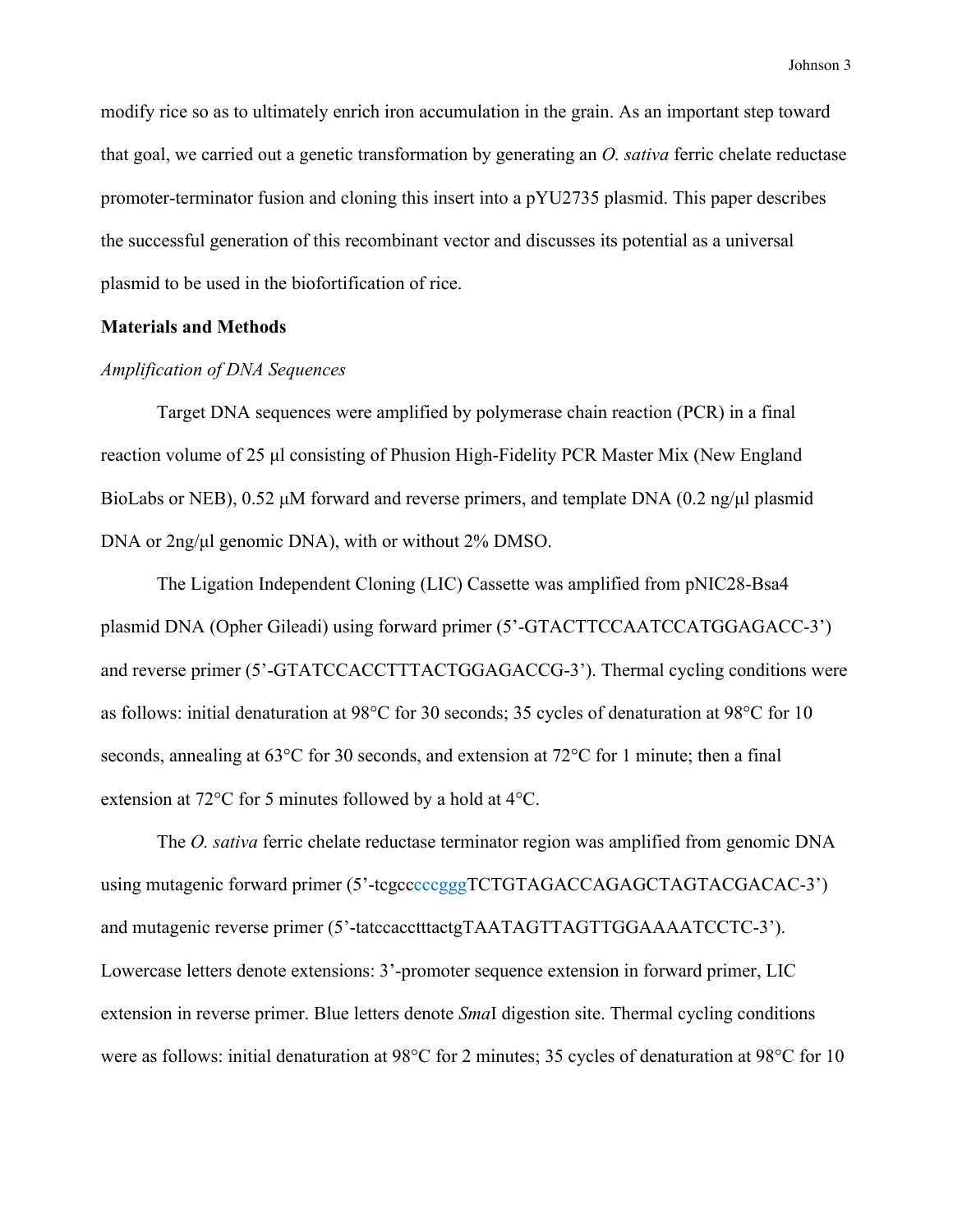seconds, annealing at 61°C for 30 seconds, and extension at 72°C for 1 minute 30 seconds; then a final extension at 72°C for 5 minutes followed by a hold at 4°C.

The *O. sativa* ferric chelate reductase promoter-terminator fusion was amplified from a purified mixture of *O. sativa* ferric chelate reductase promoter and terminator DNA using mutagenic forward primer (5'-tacttccaatccatgGCCACGGGAAGTCTATC-3') and mutagenic reverse primer (5'-tatccacctttactgTAATAGTTAGTTGGAAAATCCTC-3'). Lowercase letters denote LIC extensions. Thermal cycling conditions were identical to the conditions described above, except immediately following initial denaturation there were an additional 10 cycles of denaturation at 98 $^{\circ}$ C for 10 seconds and annealing/extension at 72 $^{\circ}$ C for 2 minutes.

PCR reactions were resolved on 0.8% agarose gels stained with SYBR Safe dye (Invitrogen). Samples were prepared with RapidRun Loading Dye (Affymetrix) and loaded alongside 1 Kb DNA Ladder (Invitrogen). The gels were run at 110-130V for 20-30 minutes.

LIC Cassette and terminator PCR products were purified using the QIAquick PCR Purification Kit (QIAGEN Corporation) according to manufacturer's specifications, except sodium acetate (pH 5.0) was added to each mixture to a final concentration of 0.10 M prior to centrifugation. The promoter-terminator fusion PCR product was purified using the QIAquick Gel Extraction Kit (QIAGEN Corporation) according to manufacturer's specifications, with the exception described above.

### *Ligation Independent Cloning (LIC)*

The pYU2735 vector (50 ng/µl) was digested with 0.3 U/µl *Bsa*I restriction enzyme (NEB) in a final reaction volume of 100 µl consisting of NEB4 Buffer (NEB) and Bovine Serum Albumin (BSA, NEB), and was incubated for 2 hours at 50°C and 15 minutes at 65°C. The digested plasmid vector DNA was purified using the QIAquick PCR Purification Kit (QIAGEN Corporation) according to manufacturer's specifications and treated with T4 DNA polymerase in a final reaction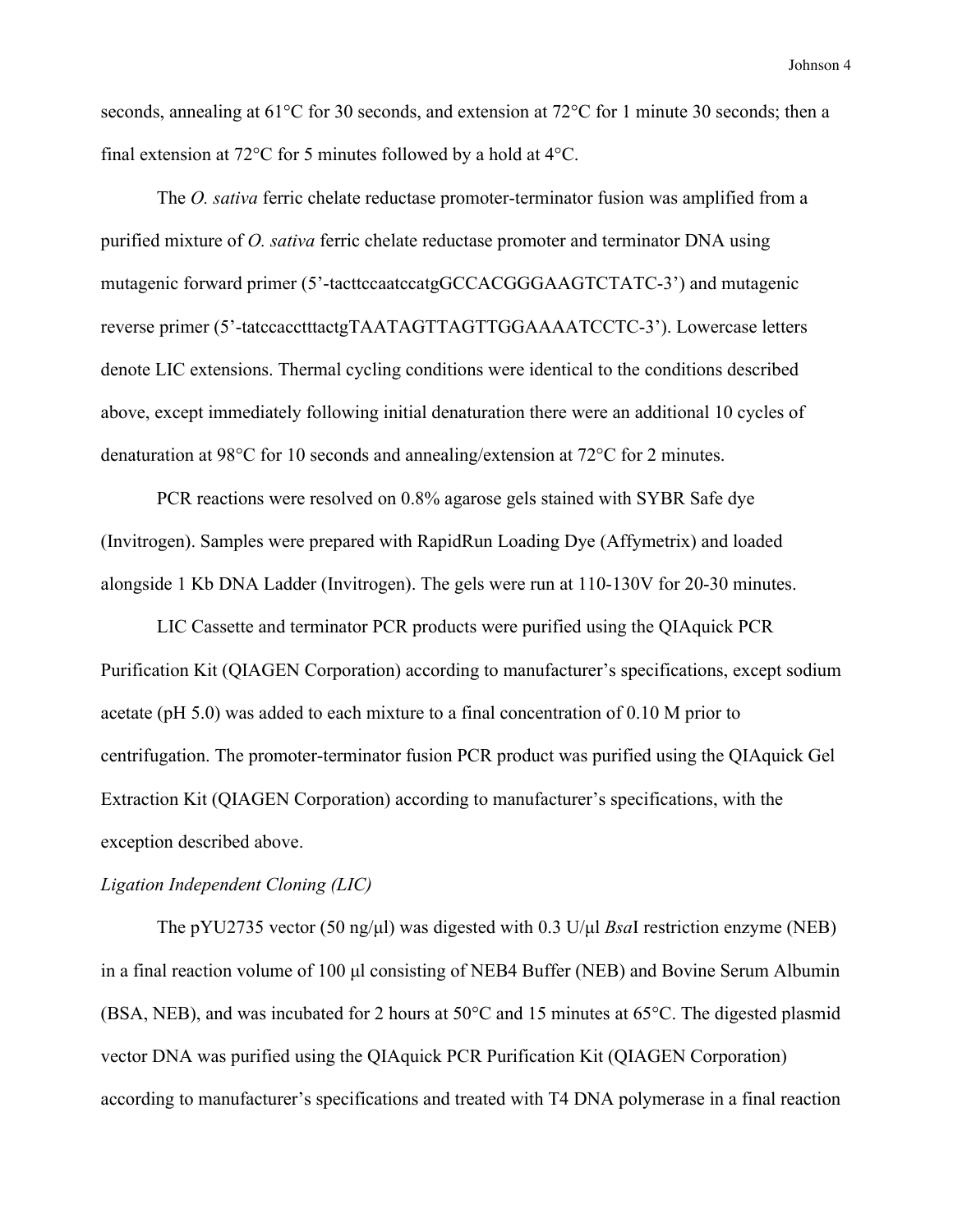volume of 100µl consisting of T4 Buffer (NEB 2), 2.5 mM dGTP (Invitrogen), 0.1 µg/µl BSA (NEB), 5 mM DTT (Molecular Probes, Inc.), and 0.15 U/µl T4 DNA Polymerase (NEB) by incubating for 30 minutes at 22°C and 20 minutes at 70°C.

The *O. sativa* ferric chelate reductase promoter-terminator PCR product was treated with T4 DNA polymerase in a final reaction volume of 10 µl consisting of T4 Buffer (NEB 2), 2.5 mM dCTP (Invitrogen), 0.5 µg/µl BSA (NEB), 50 mM DTT (Molecular Probes, Inc.), and 0.15 U/µl T4 DNA Polymerase (NEB) by incubating at the same conditions described above.

The *Bsa*I-T4 treated pYU2735 vector and T4 treated promoter-terminator PCR insert were combined in a 1:2 ratio and incubated for 10 minutes at 22°C to generate the annealed pYU2735::Os\_FeCheRed-PRO-*Sma*I-TER complex.

## *Bacterial Transformation and Screening*

The pYU2735::Os\_FeCheRed-PRO-*Sma*I-TER annealed complex was transformed into One Shot® TOP10 chemically competent cells (Invitrogen) according to manufacturer's specifications. Cells were plated on LB agar with 100 µg/ml ampicillin and 5% sucrose.

Bacterial colony PCR was used to screen for colonies containing the desired insert using Phusion High-Fidelity PCR Master Mix (NEB), 0.52µM forward primer (5'-ACGTTGTAAAACG ACGGCCAG-3'), and 0.52µM reverse primer (5'-GCTATGACCATGATTACGCCAAG-3') in a final reaction volume of 25µl. Thermal cycling conditions were as follows: one cycle at 95°C for 8 minutes and 98°C for 2 minutes; 35 cycles of denaturation at 98°C for 20 seconds, annealing at 65°C for 15 seconds, and extension at 72°C for 2 minutes; then a final extension at 72°C for 5 minutes followed by a hold at 4°C.

## *Isolation of Plasmid DNA*

Plasmid DNA was isolated from identified recombinant clones by using the QIAfilter Plasmid Midi Kit (QIAGEN) according to manufacturer's specifications.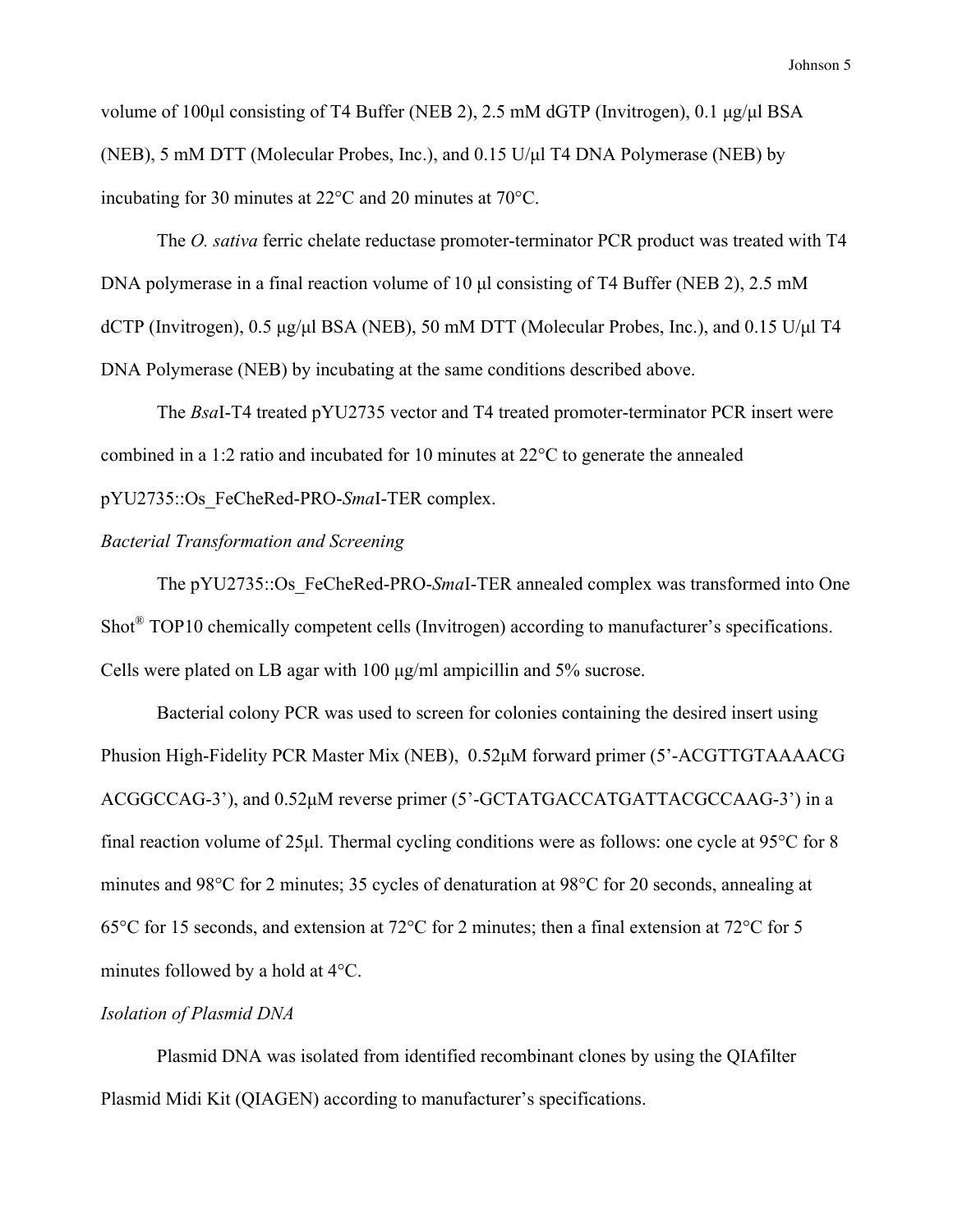#### *DNA Sequencing and Analysis*

DNA sequencing was performed at the W. M. Keck Foundation Biotechnology Resource Center, Yale University. *In silico* DNA sequence analysis was performed with DNASTAR Lasergene 8 software and BLAST (http://www.ncbi.nlm.nih.gov/guide).

# **Results**

# *Analysis of ferric chelate reductase gene and protein structure*

In order to create a construct toward use in the biofortification of rice, we designed a DNA construct comprised of the *O. sativa* ferric chelate reductase promoter and terminator regions. Coding sequences for genes of interest can be cloned into this region; the *O. sativa* ferric chelate reductase CDS is shown here (Fig. 1). BLAST analysis revealed that the predicted protein contains two conserved domains: a ferric reductase-like transmembrane component and a FAD/NADP-like binding domain (Fig. 1C) [12, 13, 14].



**Figure 1.** Ferric Chelate Reductase: Gene and Protein Structure

Panel A shows the 2277 bp *O. sativa* ferric chelate reductase gene coding sequence between the *O. sativa* ferric chelate reductase promoter and terminator regions. Panel B shows the CDS splicing pattern, with exons labeled 1 through 9. Panel C shows conserved protein domains in the predicted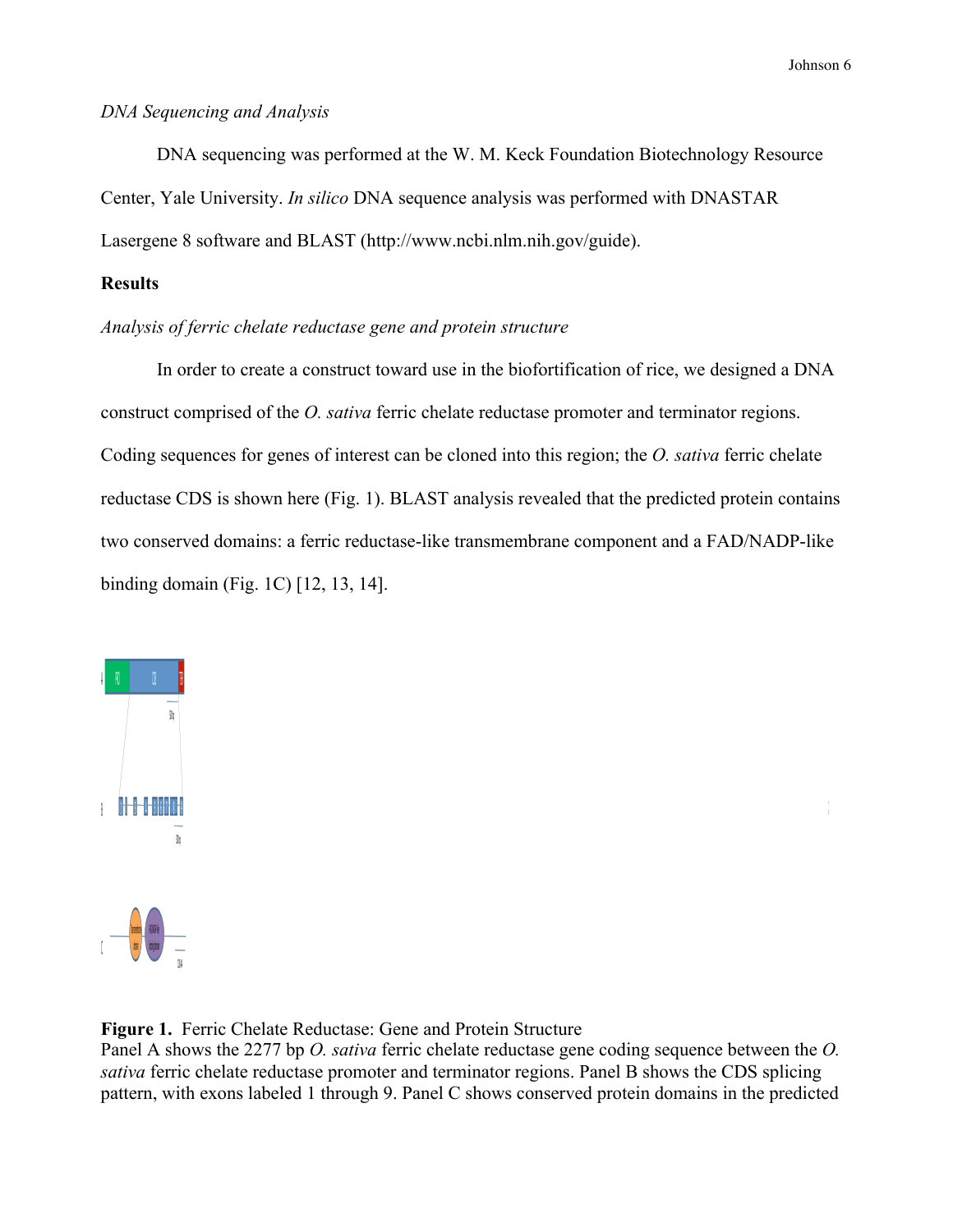protein (758 amino acids), with transmembrane domain at residues 191-331 and FAD/NADP-like binding domain at residues 343-537.

#### *Generation of ferric chelate reductase promoter-terminator fusion*

In order to generate the promoter-terminator construct, the *O. sativa* ferric chelate reductase promoter region was amplified by PCR from genomic DNA resulting in a fragment of 1109 bp (Fig. 2A). The *O. sativa* ferric chelate reductase terminator region was also amplified by PCR from genomic DNA resulting in a fragment of 387 bp (Fig. 2B). These two pieces were used to generate a promoter-terminator construct by fusion PCR resulting in an amplified fragment of 1480 bp (Fig. 2C). After recombination with the pYU2735 plasmid, the promoter-terminator fusion and its flanking sequences in the plasmid were amplified resulting in a fragment of 1712 bp (Fig. 2D).





Lane 1 in each panel shows 1kb ladder. Panel A shows purified promoter fragment, which is 1109 bp. Panel B shows purified terminator fragment, which is 387 bp. Panel C shows purified promoterterminator fusion, which is 1480 bp. Panel D shows purified promoter-terminator fusion amplified from transformed plasmid, which is 1712 bp.

## *Generation of recombinant pYU2735 plasmid and bacterial transformation*

To replicate and store the plasmid of interest, ligation independent cloning was performed to

transform the bacteria with the annealed pYU2735::Os\_FeCheRed-PRO-*Sma*I-TER complex.

Bacterial colonies were present after growth on media containing ampicillin and sucrose, having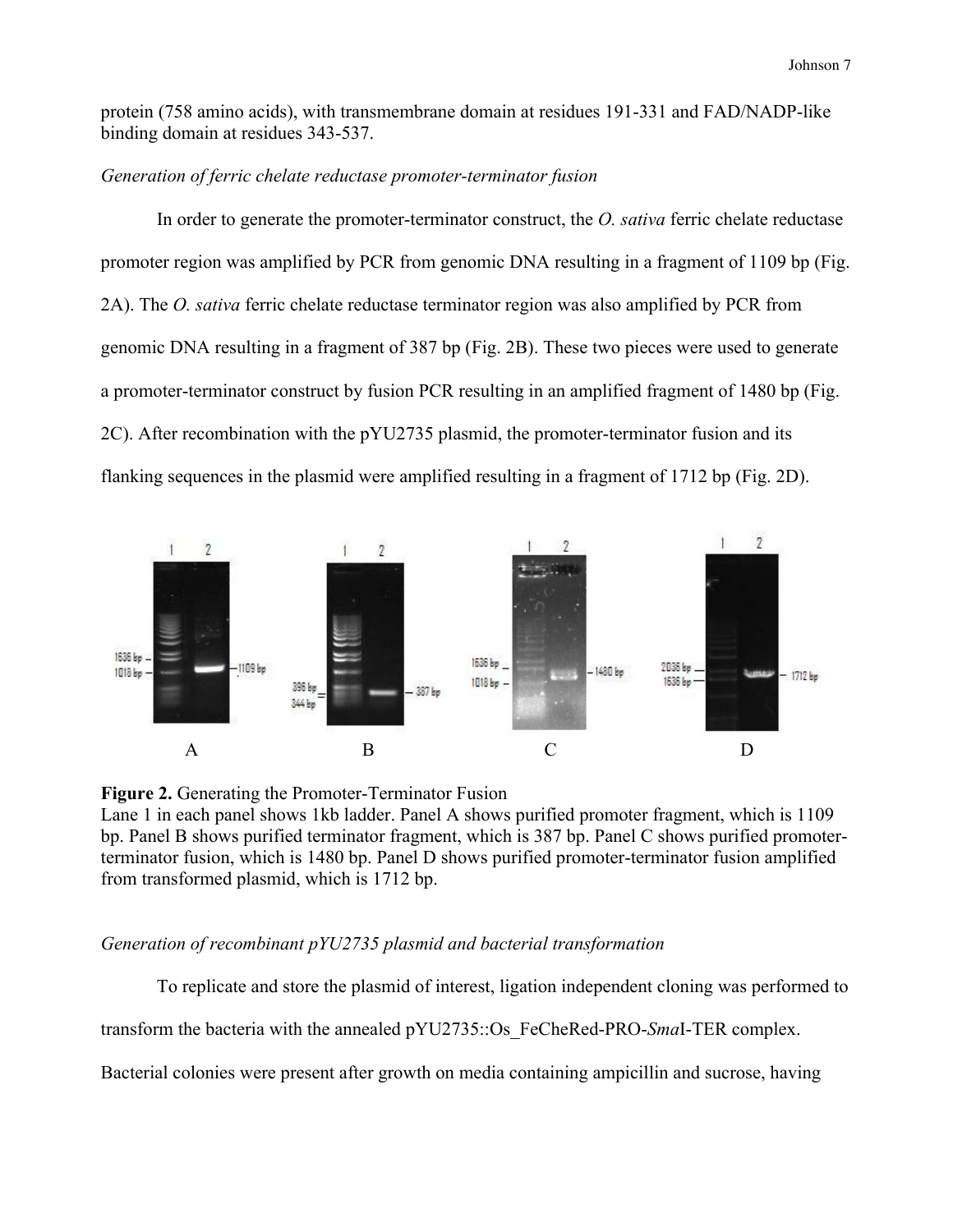been transformed with the plasmid containing the promoter region, the *SmaI* restriction site, the terminator region, the origin of replication, and the ampicillin resistance gene (Fig. 3).



**Figure 3.** Vector Map of Recombinant pYU2735 Plasmid

Map of recombinant pYU2735 plasmid containing origin of replication (gray), ampicillin resistance gene (promoter in yellow, coding sequence in blue), *O. sativa* ferric chelate reductase promoter (green), *Sma*I restriction site (in promoter-terminator junction), and *O. sativa* ferric chelate reductase terminator (red).

# *DNA sequencing and alignment*

To confirm that the pYU2735::Os\_FeCheRed-PRO-*Sma*I-TER construct was successfully

generated, the recombinant plasmid was sequenced and found to align 100% with the

Os04g0444800 reference sequence obtained from GenBank (Fig. 4).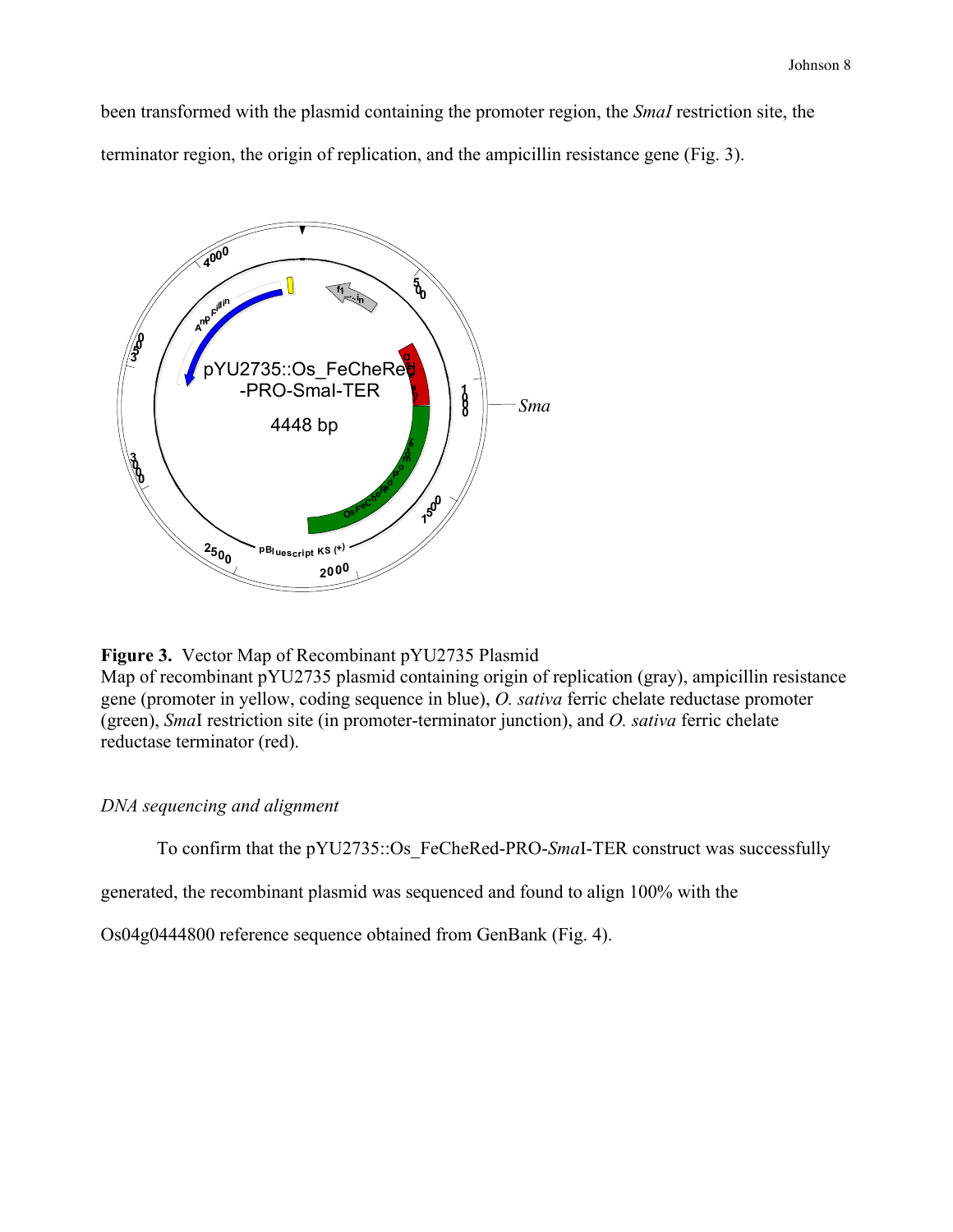ttccaatccatgGCCACGGGAAGTCTATCGATGTTTCATTTTTTTCAACTCACACGTCATTTTTC TTTTACCTCATATATAGCTCCAGTTTATCTTCATATCCAACCCTGCCACGTGGTCCAATC CAAATCCGGCAAAACGGCCGGCTTGAGATTAGTACTTCGCTAATGATTATCATCCCCTC CTACCTCCCGAACACTCCTGTGGGCCACTGGGCCCCACGCGGGAGCTGTGTGCCGGGC CCACCGCCCTCGTCTCCCTCTCATCCGCGGGTGGTAACCCCTCTCCACACTCCTGTCGCT GACGCTGCTGCTCCCGTCGGAGGAGACGTCGGAGTCGCGGTTCCTTCTTTCCCCGTCGA TCGCCGAGGACCACGAGCACGCCCACGAACTGGCAAATCCTTCGCTACGAGCGGATAA GAGGCCCCGCCACCGCGCGGCGCTGTCCCACCCCGCCAGCCACCGGAAATTCCCTTGG CTGGGGAAAATCTCCGCGCAACAACTACGGTTAATTTTGGAGAATATCCTTGGCGTTTA CGCCTTCGCAGGAGATGAAAACCGCAGCCATTCGTCTGAATTTCGATTTGACAGTTCGT GCGGTGCGGCTCCCAATAATTTCTCTCTTTTTTCCCCCTTAATCACATACCCTCCCCCTC CCGTTCCCCAACGTGTGGTACTGTAATTTCCCCCCTGATAATTCAGGCGATTTCCGTGG CAGATTTGTCCGGTTTTTTCACGAACTAAATCATCTGTAAAGATTTGTGAAAAAAAATA TATTACCCGCTGAAAAATCAATCGAGGCATACGGAGATTTGGCTGGGGCCTTCACGAA TCAGGAGCACACGTTGGATGTGTGGCTCTCGCCAAGCTCGCTCGGCCACTGTCCCCAAC TGCAACCACCTGGCGATGACGCCTCCCGTACACTCTCCTCACCGATGATCCATCGCCGT CGCCATTGCCAGCGACCGGCGCCCGCGAGGACCTCGCGTCTTGGCCGCATAAAGCGGC GGCAGCAGCGCCCCCTGGCCCTGGCTGGTCGAGGGGAGGGCGCGAGTTTCCGTGGATT CCGCGGCTCTACCGTTCACAGCCGCTCGCCcccgggTCTGTAGACCAGAGCTAGTACGAC ACTCTGCGCAGGTGGCGAACATATTAATTTTTAATTGATAATAGTAGTTAATATGTACT GTATAAAATAACTAAAGATTAAAATTATAGCCGAGGCCCTGCACCAATAGTAAATCCA TCCATCCATCCTGTTTCCTGTACAGTACACTACACATACGACAAGCTCGCCGTCGTCGG CGCGTGCATGTATATATTCTGCATGATCGGAAACGTGAGCATACGTGAAGGCATTACG AATTCACATACGTCATATGAAGTTTCATGTCGGATGCGTGGTTGCATTCCCTTTTTCCTT TTGTTTTTCTTTTCTTCTTTGAGGATTTTCCAACTAACTATTAcagtaaaggtgg

**Figure 4.** DNA Sequence Alignment for pYU2735::Os\_FeCheRed-PRO-*Sma*I-TER The sequenced region of the pYU2735::Os FeCheRed-PRO-*SmaI*-TER construct aligned 100% with the reference sequence obtained from GenBank. *O. sativa* ferric chelate reductase promoter and terminator regions are shown here; lowercase letters denote flanking plasmid sequences, blue letters denote *Sma*I digestion site.

### **Discussion**

Our goal was to create a universal plasmid that can be used to carry out translational fusions to insert genes of interest between the promoter and terminator regions of the *O. sativa* ferric chelate reductase gene. We accomplished this by creating a promoter-terminator construct by fusion PCR and then inserting it into a pYU2735 plasmid by LIC cloning (Fig. 3) [15]. The sizes of the bands visualized by AGE suggest that the promoter and terminator regions were successfully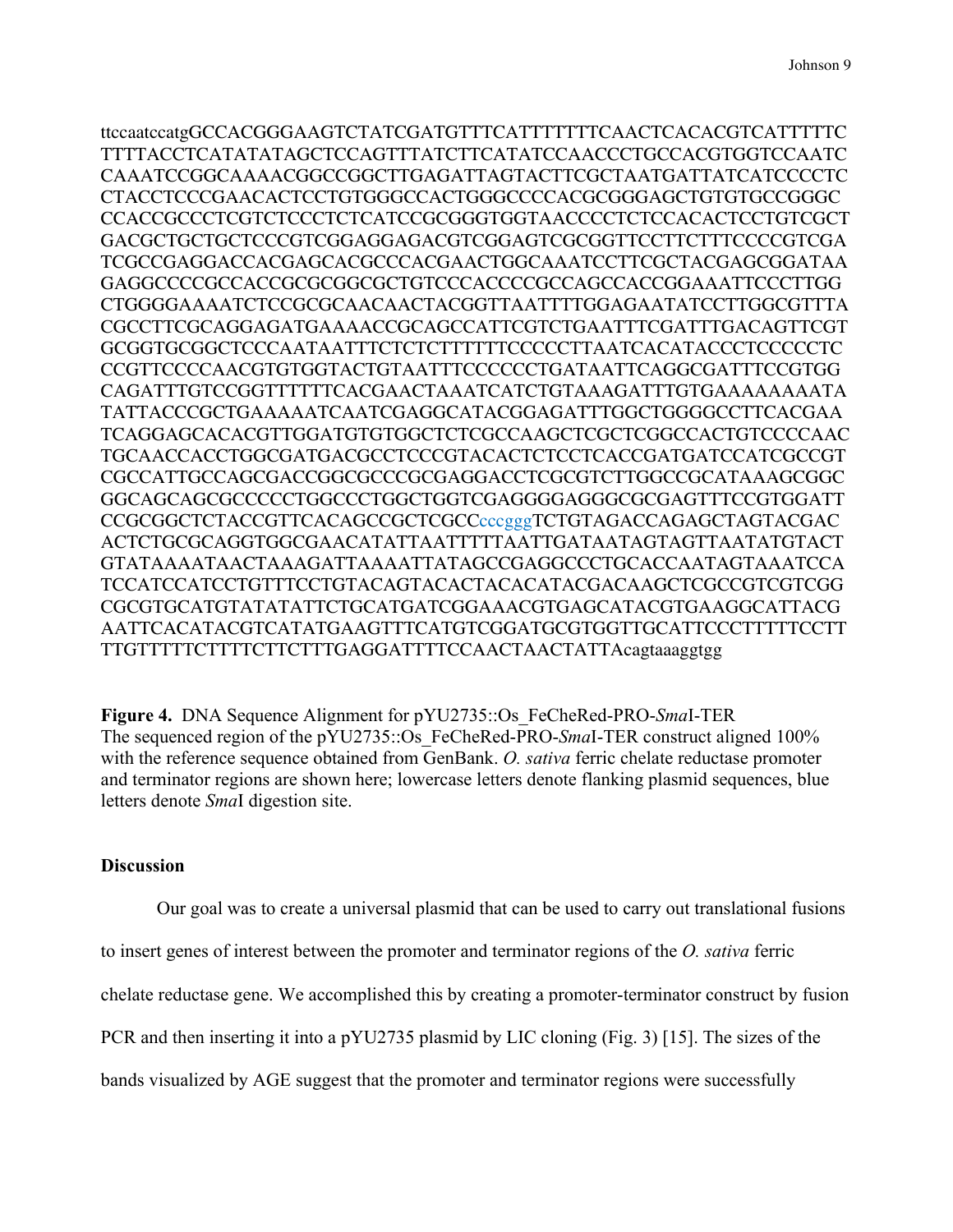amplified by PCR (Fig. 2A, 2B), that fusion PCR successfully generated the promoter-terminator construct (Fig. 2C), and that the fusion construct was successfully recovered in bacteria (Fig. 2D). DNA sequencing verified that the construct was generated successfully, as the sequence aligned 100% with the reference sequence for the pYU2735::Os\_FeCheRed-PRO-*Sma*I-TER construct (Fig. 4). We plan to insert the LIC cassette into the promoter-terminator fusion, which will then allow us to clone genes of interest into the vector between the *O. sativa* ferric chelate reductase promoter and terminator regions.

A promising future direction is the translational fusion of a reporter gene (such as green fluorescent protein) into the *O. sativa* ferric chelate reductase promoter-terminator region. Introducing this construct into rice and employing *in vivo* localization should allow us to determine—at the cell-type-specific level—when and where in the plant the gene is expressed. This enables the general determination of where genes inserted into our universal plasmid are expressed, facilitating efforts to find the combinations of promoters and genes that will optimize the uptake, transport, and accumulation of iron. Using this same strategy with promoters of other iron genes will allow a comprehensive analysis of iron in the plant, making possible the identification of any "weak links" that limit the ultimate accumulation of iron in the edible portion of the plant. By pairing an appropriate iron uptake, transport, or accumulation gene with a promoter that has an expression pattern that includes the region of the plant identified as limiting, we hypothesize that iron content can be increased in the edible portion of rice. We also suggest that a similar approach might be successful in the biofortification of other plants that are staple crops in the developing world, such as members of the bean family.

Furthermore, results from our BLAST analysis suggest protein function and thus allow us to hypothesize a possible role for *O. sativa* ferric chelate reductase in this biofortification effort. The conserved FAD/NADP-like binding domain suggests that the mechanism of action for the reduction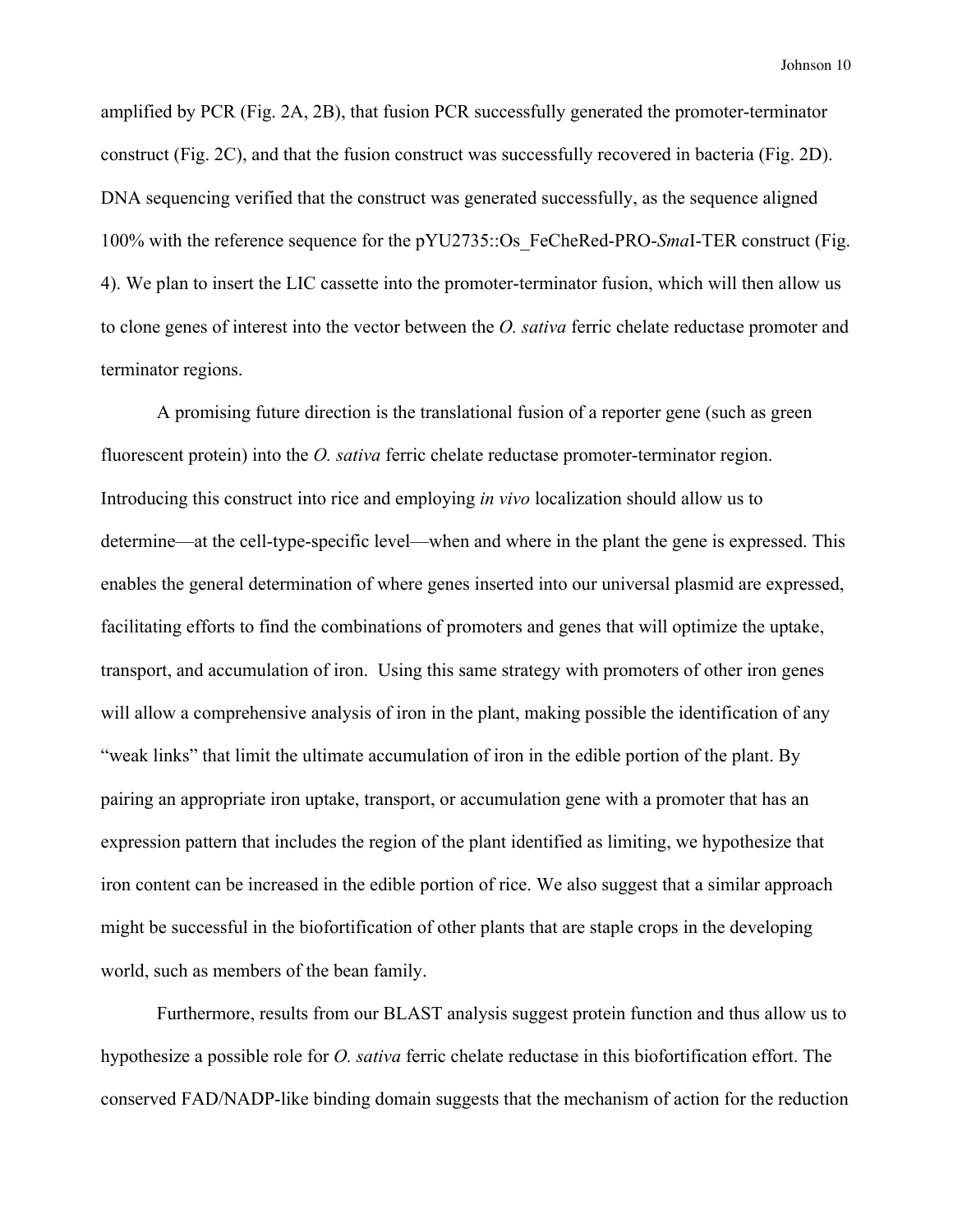of  $Fe^{3+}$  to  $Fe^{2+}$  may involve the binding of FAD or NADP to the conserved pocket and the subsequent transfer of an electron to iron. The conserved transmembrane domain also supports the finding that ferric chelate reductase plays a role in transporting reduced iron ions across membranes in the cell. Additionally, the high similarity of *O. sativa* ferric chelate reductase to ferric chelate reductase genes in other species suggests that the gene's function in rice is very similar to that of homologous genes in other species. Of particular interest is the high similarity to the Fe(III)-chelate reductase in the fruit *Citrus junos.* Researchers' evidence that this protein may play a crucial role in long-distance transport between organs and tissues suggests that our protein likely plays a similar role in iron transport throughout the rice plant [16]. This leads us to hypothesize that *O. sativa* ferric chelate reductase could be a promising candidate gene to pair with a promoter that drives expression in a region of the plant with limited iron transport. Finally, the fact that *O. sativa* ferric chelate reductase has been located ubiquitously throughout the plant also allows us to make the preliminary hypothesis that its promoter could be useful to pair with either an uptake gene (because it is found in the root) or an accumulation gene (because it is found in a variety of locations within the plant) [9, 10, 11].

In this study, we successfully inserted a promoter-terminator fusion of the *O. sativa* ferric chelate reductase gene into a pYU2735 plasmid. Cloning a reporter gene into this plasmid will enable an unprecedented investigation of gene expression patterns at the cell-type-specific level. We hypothesize that the comprehensive use of this strategy with iron uptake, transport, and accumulation genes will allow us to increase the level of bioavailable iron in the edible portion of the rice crop. This will be a crucial step in alleviating iron deficiencies that affect over one billion people worldwide [2].